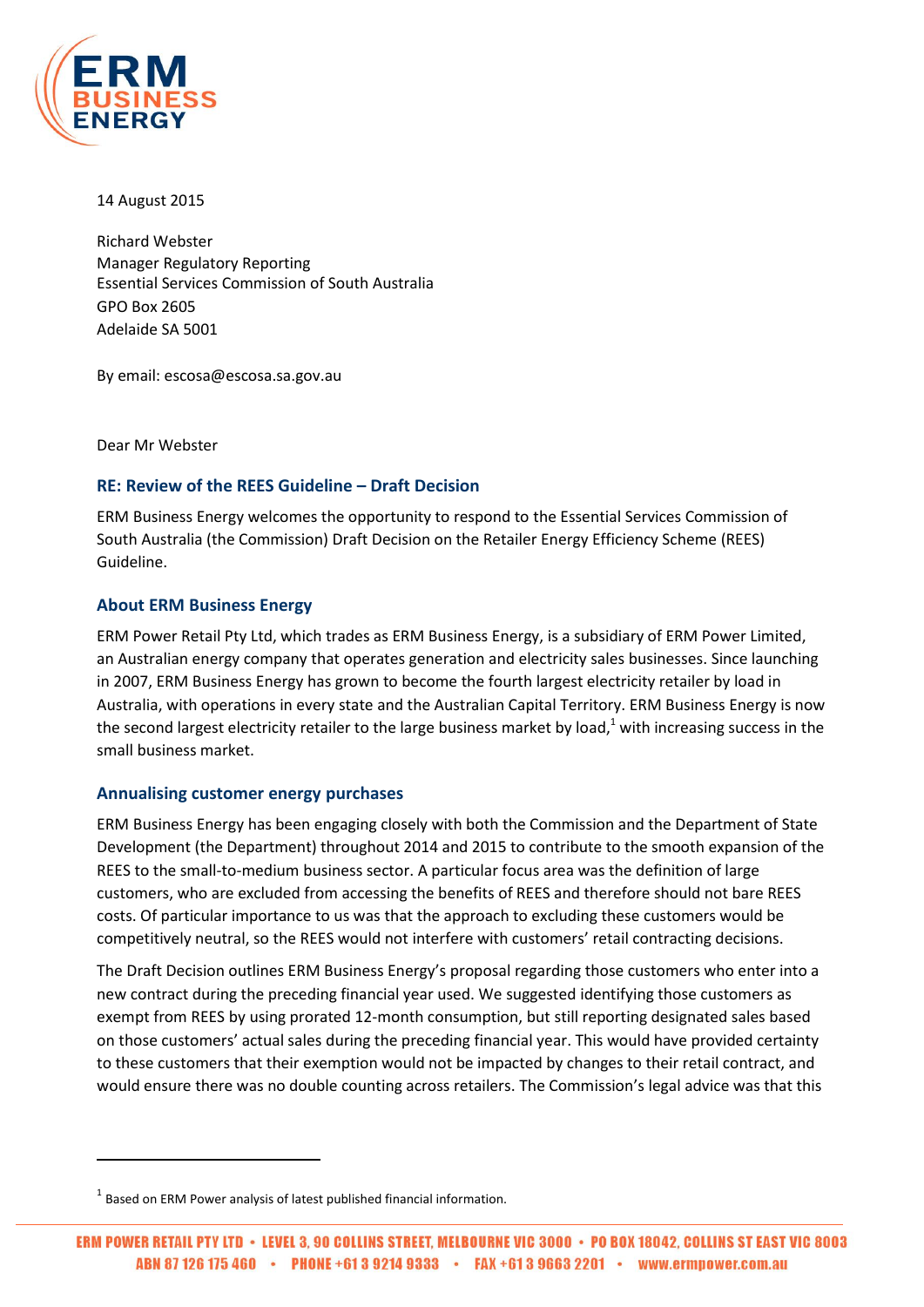

approach could not be implemented under the restraints of the current Regulations<sup>2</sup> and Gazette<sup>3</sup> which define designated sales.

ERM Business Energy's own legal advice has recently confirmed this position. Because the Regulations refer to the retailer's wholesale purchases relating to its customer contracts, rather that referring to the customer more directly, we could not find a means of classifying a customer as exempt by amendment of the Guideline alone.

We are disappointed that this issue cannot be resolved under the current regulatory framework, and encourage both ESCSOA and the Department to take future opportunities to correct this to minimise market distortions in the future. Below we have also identified another opportunity to improve the operation of the scheme through Regulation amendment, and we hope that together these justify an amendment in the near future.

# **Revisions to retailers' obligations**

Recent correspondence in relation to an error in data reported under the Guideline by one retailer has brought into question all retailers' REES targets late in the compliance year. While we are hopeful that amendments to the Guideline and past experience may reduce the likelihood of this situation reoccurring in the future, we believe it is prudent for the Commission to use this review to clarify its approach to such situations.

Retailers rely on the Commission's notification of REES targets both to allow it to procure activities, and to allow it to determine its approach to cost recovery. It is important that once notified, retailers can act on those targets without risk of future alteration. Any additional risk increases the costs of ensuring compliance, which are ultimately borne by customers.

Ideally, the target setting process would allow an annual true-up, such that any variation in a retailer's target following notification of REES targets by the Commission would be accounted for in the following compliance year. However, we understand that establishing such a process may require a change to the Regulations, and therefore may be outside the scope of this review. If that is the case, we recommend the Commission requests a change to the Regulations. The Commission should also provide interim clarity through its Guideline by specifying that where an error is identified following target notification, other retailers' targets will not be altered.

# **Confidentiality**

 $\overline{a}$ 

The Draft Decision proposes to amend clause 1.3 of the Guideline to require retailers to identify confidential information reported to the Commission, and that this information will not be publically released except with agreement form the retailer. This implies that any reported information that is *not*  clearly identified as confidential *could* be publically released. However, clause 1.2.2 states that information collected under the Guideline will only be used to determine the retailer's obligations under the REES: a confidential process. If the Commission does not seek to use this data for other purposes, such as inclusion in a public report, than it is not clear why retailers should be required to specify which pieces of information should be treated confidentially.

Data relating to designated sales is highly sensitive information, and as such, it is important that retailers can report this data to the Commission in confidence. ERM Business Energy does not believe it is

 $^2$  Electricity (General) Regulations 2012 and Gas Regulations 2012.

 $3$  South Australian Gazette, published on 11 December 2014.